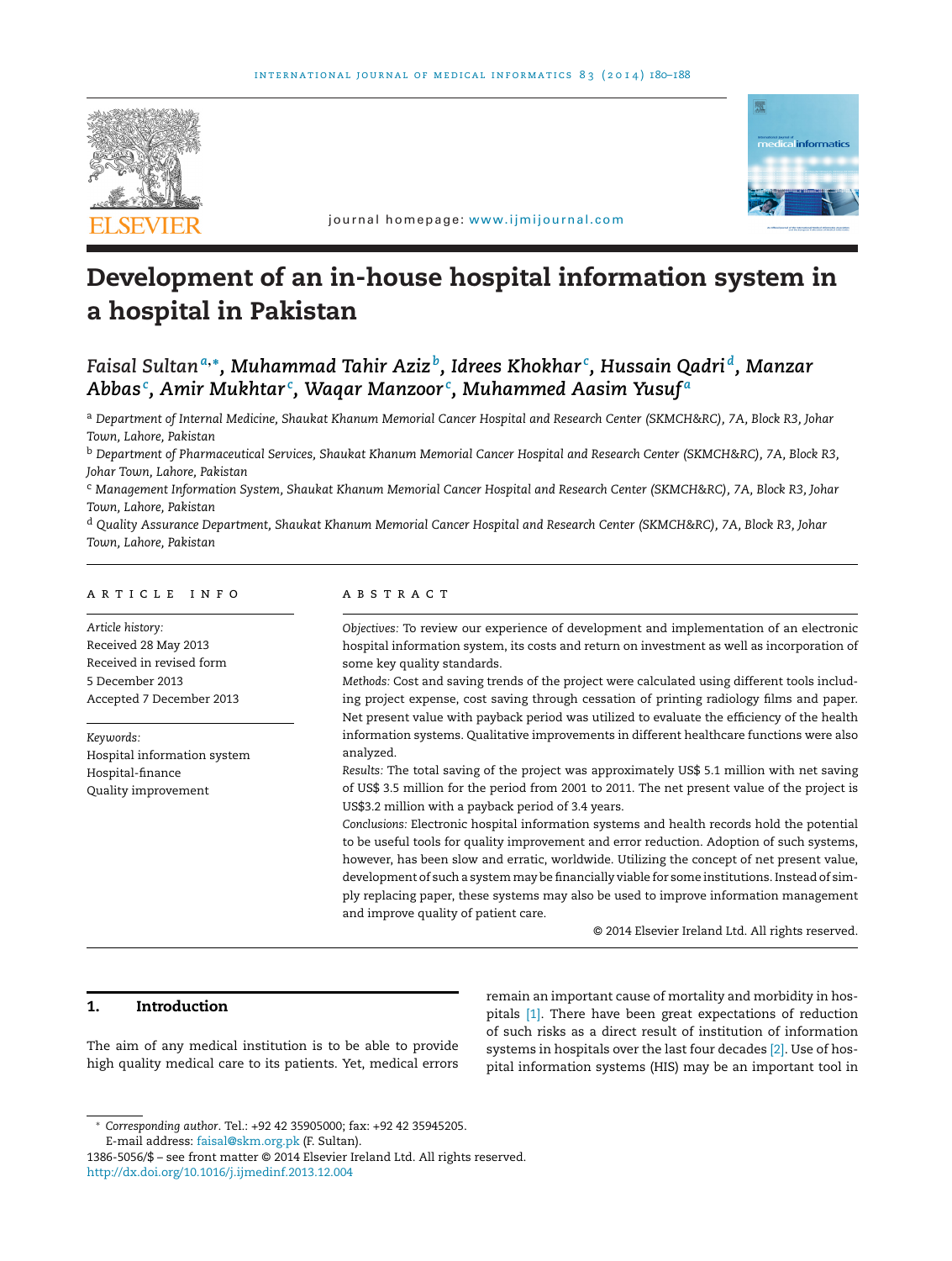reduction of errors in the health care setting. Specific interventions which may have an impact on improving quality have included computerized physician order entry, clinical decision support systems and computerized notification of critical laboratory alerts  $[2,3]$ . In the United States, the Health Insurance Portability and Accountability Act of 1996 (HIPAA) has provided additional impetus in this field. Taken together, these factors may all lead to an increase in the heretofore poor uptake of computing by the healthcare industry in the developed world [\[4\].](#page--1-0) At the same time, electronic health records (EHR) also pose special risks, as highlighted in a recent review [\[5\].](#page--1-0)

Development and implementation of hospital information systems present particular difficulties in developing countries, and we present here our experience of successful in-house development and implementation of an integrated hospital information system in Pakistan. We have also attempted to quantify savings achieved specifically in two areas, namely implementation of a paperless laboratory reporting system and a film-less radiology department. This article does not present direct clinical benefits or indirect financial, planning and research benefits that the system may have had. We are unaware of a published report from our country on this subject.

### *1.1. Setting*

Shaukat Khanum Memorial Cancer Hospital and Research Center is a modern tertiary-care cancer center located in Lahore, Pakistan with a referral base from all over the country and adjoining regions. The hospital opened in 1994 and provides full service cancer care to the indigent who comprise approximately 70% of the cancer patient population. To support this endeavor, the hospital's parent trust raises philanthropic donations (approximately US \$20 million a year) from within the country and from the Pakistani diaspora. This 180-bed hospital has 1800 employees and sees over 6000 new cancer patients each year. In addition, the hospital has a nationwide chain of phlebotomy centers to provide diagnostic laboratory services to the general population. In 2011, there were over 142,000 outpatient visits, 7600 admissions, 7800 surgical operations, 54,600 chemotherapy visits, 44,500 radiation treatments, 144,000 imaging procedures and 3.25 million laboratory tests. The pathology laboratory receives specimens for testing from 90 sites from all over Pakistan. In view of the size and complexity of the operation, use of computing for automation, quality assurance, safety and effective financial management is a natural evolution.

### *1.2. Development process*

The master plan for the hospital envisaged a hospital wide computer network and a 250-node 10mbps network was installed prior to the hospital's formal opening in December 1994. A decision was made to use the Decentralized Hospital Control Program (DHCP) developed by the United States Veterans Administration. This provided email, registration, scheduling and some aspects of pharmacy and radiology reporting at text terminals. Other functionalities available in DHCP could not be deployed due to non-availability of expertise in this programming environment within Pakistan. At a review in 1999, it was discovered that various clinical departments were using a multitude of individual software programs to meet their needs. In the non-clinical areas, the financial records were maintained in a locally developed program but were not connected to any clinical data. Human resource and other administrative departments were similarly disconnected from one another. A task force was appointed to review the situation and recommend a way forward. These recommendations formed the basis of an overall plan to develop a comprehensive clinical, financial and administrative package to meet the needs of the hospital. Formal approval from the hospital's board of governors was sought and obtained prior to the implementation of what was perceived to be a gargantuan task.

A decision was taken to use Oracle products (Oracle Corporation, Redwood Shores, CA, USA) for developing the system. With this objective in mind, a team of information technology professionals was created, starting in 2000 although formal development did not start until 2001, when a core group had been formed. The team was given a brief to develop a fully integrated hospital information system with clinical, administrative and financial domains. A steering committee headed by senior management and clinical leadership was formed for weekly review of progress, prioritization and implementation. A patient-centered approach was taken to develop modules and these were prioritized based on perceived benefits to the organization. The development proceeded with continued and direct input from end-user departments. Implementation was phase wise and approximately reflected the development cycle. Development, training and implementation teams were made up of the same individuals and live support was given to end-users during the implementation phase of every module ([Table](#page--1-0) 1). The first module (patient registration and scheduling) was implemented in April 2001. Mandatory computerized physician order entry was implemented in February 2002. This was followed by pharmacy (internal process flow and inventory management) in the same month. Other significant implementations included: radiology (April 2002), pathology (November 2002), surgery and inpatient modules (May 2003) and the blood bank (March 2004). A radiology imaging module and picture archiving and communication system (PACS) was implemented in 2004 to coincide with the acquisition of digital imaging capability in the department, whereby images from radiology equipment were sent directly to database servers where they were integrated with the patient record and shown in the HIS. Physician notes were implemented in May 2006 via a combination of structured, semi-structured and free text entry options. Experiments with voice recognition were not successful. A parallel process of archiving old paper charts using high-speed scanners has been pursued. This archived information is tagged to specific records and is viewable in real time from the electronic interface. In parallel with the hospital's aim to gain international accreditation, a number of recognized patient safety goals and techniques have been incorporated in ongoing development to add to the value of the system. Examples include mandatory falls risk assessment, built in "time out" prior to procedures, requirement of dual signatures for key interventions and multiple other steps. A timeline of significant implementation dates is listed in [Table](#page--1-0) 1.